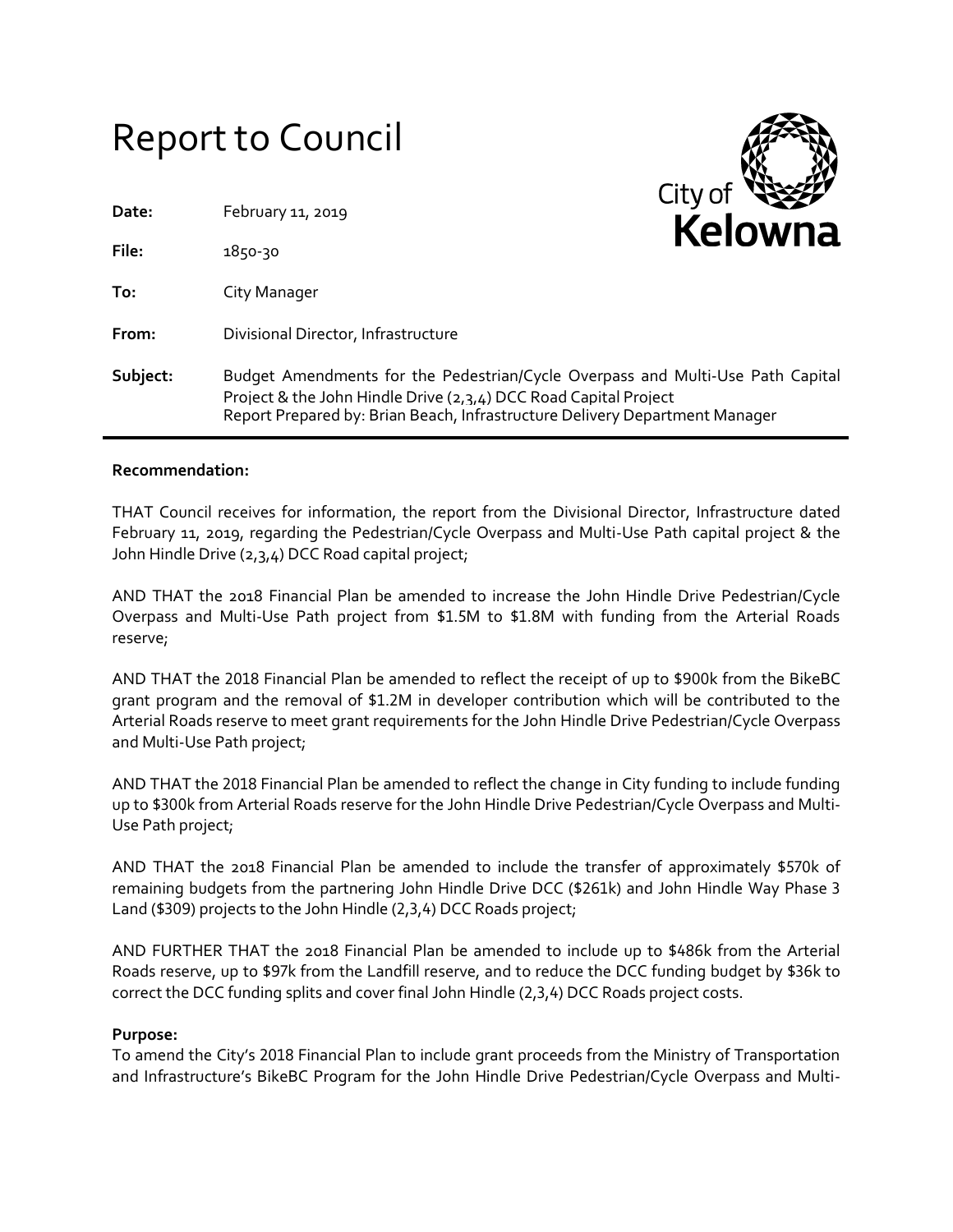Use Path project, and to adjust budget to cover final costs of the John Hindle Drive (2,3,4) DCC Road project.

# **Background:**

The Infrastructure Division applied for the annual BikeBC grant program funding in February of 2019. One of the two projects put forth for consideration was the John Hindle Drive Pedestrian / Cycle Overpass and Multi-Use Path project, for a total project cost of \$1.8M and a 50% grant request of approximately \$900k. The application was unsuccessful, but remained on an eligibility list should future project funding become available. The City was contacted late in 2018 to see if this project could be completed by the March 31, 2019 fiscal deadline, which was confirmed, as the bridge portion had been completed. The City received confirmation of the conditional grant award on December 20, 2018.

After notification of the initial grant request status, the project was reduced in scope to complete the bridge and approaches only, at an estimated cost of \$1.5M with the multi-use pathway portion postponed to a later time. With the introduction of this grant, the multi-use pathway can now be brought back into the project and quickly completed to meet the grant deadline.

To do this, staff are recommending the 2018 Financial Plan be amended to increase the project budget to \$1.8M, add the new \$900k grant funding and change the current project funding to meet the grant requirement of matching City funds. The original funding included \$1.2M of developer contribution funds received in lieu of frontage improvements completed as part of the John Hindle DCC project. The BikeBC grant program stipulates that the matching City funds must not be a third-party contribution and therefore it is recommended that the Arterial Roads Reserve and Community Works reserve be used as the matching funding for the project. The funds received from the developer will instead be contributed to the Arterial Roads reserve.

Staff also recommend that the 2018 Financial Plan be amended to adjust the John Hindle Drive project budget to include up to \$486k from the Arterial Roads reserve, up to \$97k from the Landfill reserve, the transfer of approximately \$570k of remaining budgets from the partnering John Hindle projects, and the reduction of the DCC funding budget by \$36k to correct the DCC funding splits and cover final project costs.

## **Financial/Budgetary Considerations:**

The City's 2018 Financial Plan to be amended as follows:

## UBCO-University South Pedestrian-Cycling Bridge Project #3368

Approval is requested to increase the project budget by \$300,000 to a total of \$1.8M and replace the current \$1.2M developer contribution budget with the \$900k grant and \$600k from the Arterial Roads reserve.

## John Hindle Drive (2,3,4) DCC #308102R

Approval is requested to transfer the remaining budgets of approximately \$570k, from the partnering John Hindle Drive DCC (\$261k) and John Hindle Way Phase 3 Land (\$309) projects, to the John Hindle (2,3,4) DCC Roads project; furthermore, to adjust the project funding by including up to \$486k from the